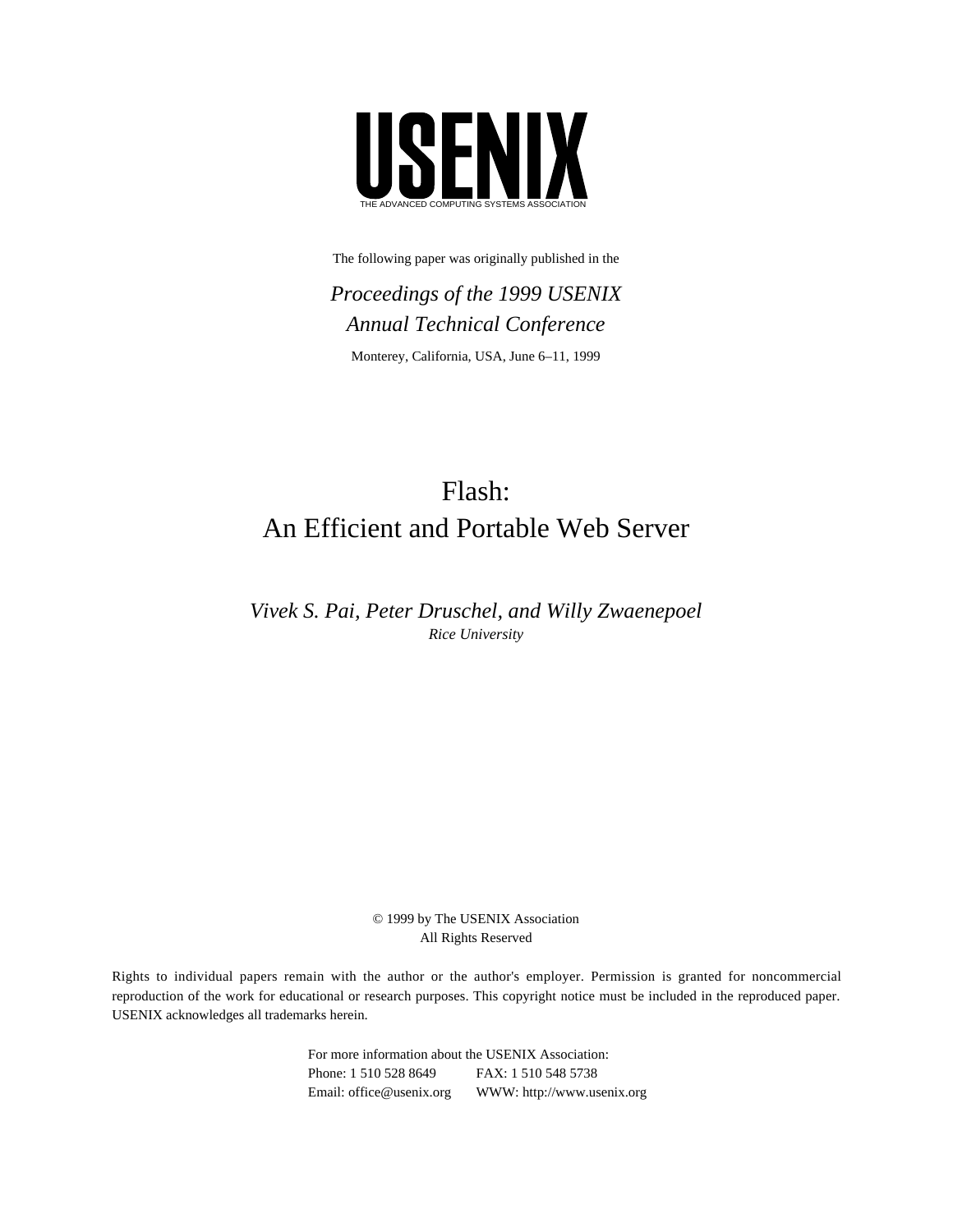## **Flash: An efficient and portable Web server**

Vivek S. Pai<sup>‡</sup> Peter Druschel<sup>†</sup> Willy Zwaenepoel<sup>†</sup> <sup>‡</sup> Department of Electrical and Computer Engineering <sup>†</sup> Department of Computer Science *Rice University*

#### **Abstract**

This paper presents the design of a new Web server architecture called the asymmetric multi-process eventdriven (AMPED) architecture, and evaluates the performance of an implementation of this architecture, the Flash Web server. The Flash Web server combines the high performance of single-process event-driven servers on cached workloads with the performance of multiprocess and multi-threaded servers on disk-bound workloads. Furthermore, the Flash Web server is easily portable since it achieves these results using facilities available in all modern operating systems.

The performance of different Web server architectures is evaluated in the context of a single implementation in order to quantify the impact of a server's concurrency architecture on its performance. Furthermore, the performance of Flash is compared with two widelyused Web servers, Apache and Zeus. Results indicate that Flash can match or exceed the performance of existing Web servers by up to 50% across a wide range of real workloads. We also present results that show the contribution of various optimizations embedded in Flash.

### **1 Introduction**

The performance of Web servers plays a key role in satisfying the needs of a large and growing community of Web users. Portable high-performance Web servers reduce the hardware cost of meeting a given service demand and provide the flexibility to change hardware platforms and operating systems based on cost, availability, or performance considerations.

Web servers rely on caching of frequently-requested Web content in main memory to achieve throughput rates of thousands of requests per second, despite the long latency of disk operations. Since the data set size of Web workloads typically exceed the capacity of a server's main memory, a high-performance Web server must be structured such that it can overlap the serving of requests for cached content with concurrent disk operations that fetch requested content not currently cached in main memory.

Web servers take different approaches to achieving this concurrency. Servers using a *single-process eventdriven (SPED)* architecture can provide excellent performance for cached workloads, where most requested content can be kept in main memory. The Zeus server [32] and the original Harvest/Squid proxy caches employ the  $SPED$  architecture<sup>1</sup>.

On workloads that exceed that capacity of the server cache, servers with *multi-process (MP)* or *multi-threaded (MT)* architectures usually perform best. Apache, a widely-used Web server, uses the MP architecture on UNIX operating systems and the MT architecture on the Microsoft Windows NT operating system.

This paper presents a new portable Web server architecture, called asymmetric multi-process event-driven (AMPED), and describes an implementation of this architecture, the Flash Web server. Flash nearly matches the performance of SPED servers on cached workloads while simultaneously matching or exceeding the performance of MP and MT servers on disk-intensive workloads. Moreover, Flash uses only standard APIs and is therefore easily portable.

Flash's AMPED architecture behaves like a singleprocess event-driven architecture when requested documents are cached and behaves similar to a multi-process or multi-threaded architecture when requests must be satisfied from disk. We qualitatively and quantitatively compare the AMPED architecture to the SPED, MP, and MT approaches in the context of a single server implementation. Finally, we experimentally compare the performance of Flash to that of Apache and Zeus on real workloads obtained from server logs, and on two operating systems.

The rest of this paper is structured as follows: Section 2 explains the basic processing steps required of all Web servers and provides the background for the following discussion. In Section 3, we discuss the asynchronous multi-process event-driven (AMPED), the

To appear in Proc. of the 1999 Annual Usenix Technical Conference, Monterey, CA, June 1999.

<sup>&</sup>lt;sup>1</sup>Zeus can be configured to use multiple SPED processes, particularly when running on multiprocessor systems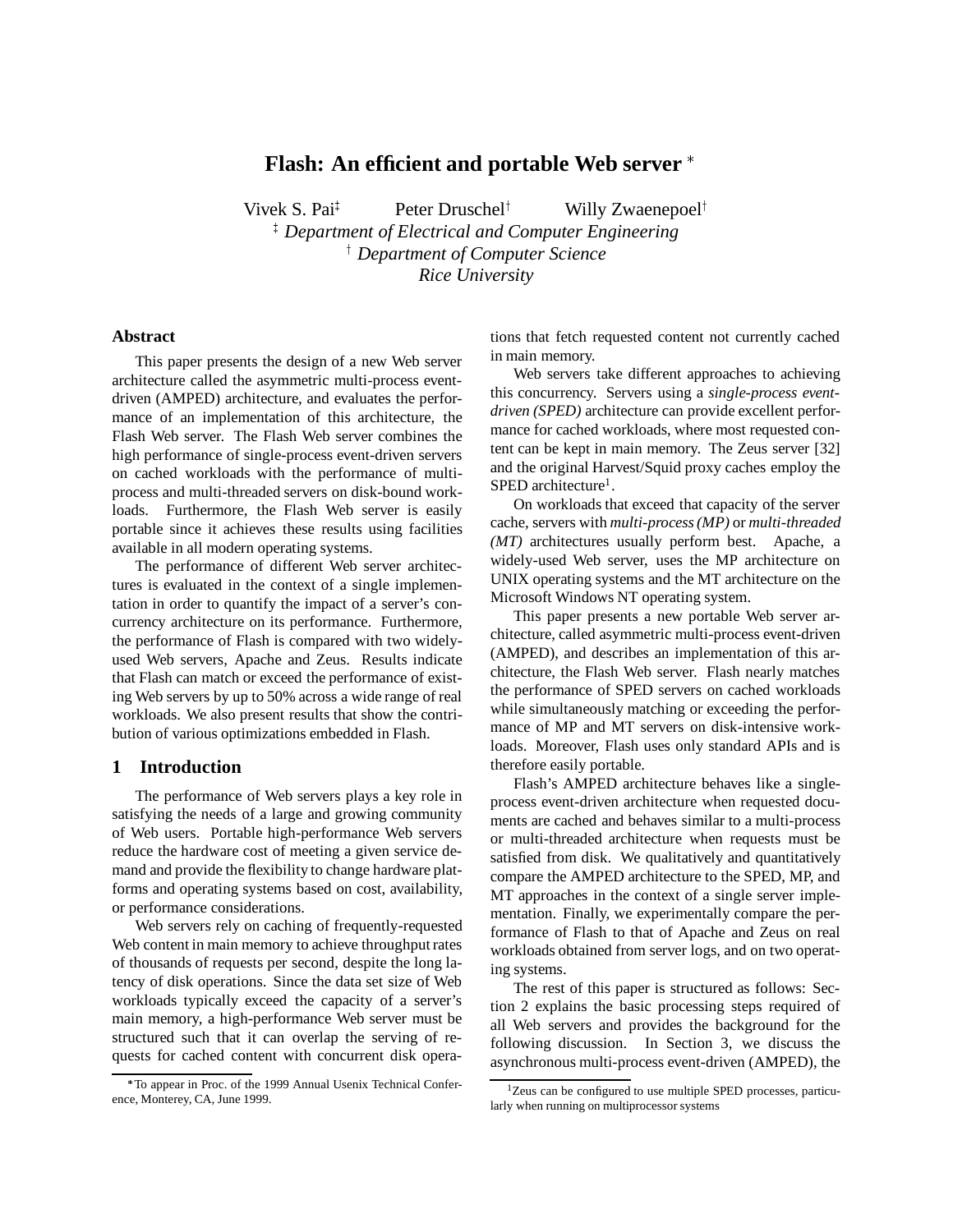

Figure 1: Simplified Request Processing Steps

single-process event-driven (SPED), the multi-process (MP), and the multi-threaded (MT) architectures. We then discuss the expected architecture-based performance characteristics in Section 4 before discussing the implementation of the Flash Web server in Section 5. Using real and synthetic workloads, we evaluate the performance of all four server architectures and the Apache and Zeus servers in Section 6.

## **2 Background**

In this section, we briefly describe the basic processing steps performed by an HTTP (Web) server. HTTP clients use the TCP transport protocol to contact Web servers and request content. The client opens a TCP connection to the server, and transmits a HTTP request header that specifies the requested content.

*Static content* is stored on the server in the form of disk files. *Dynamic content* is generated upon request by auxiliary application programs running on the server. Once the server has obtained the requested content, it transmits a HTTP response header followed by the requested data, if applicable, on the client's TCP connection.

For clarity, the following discussion focuses on serving HTTP/1.0 requests for static content on a UNIX-like operating system. However, all of the Web server architectures discussed in this paper are fully capable of handling dynamically-generated content. Likewise, the basic steps described below are similar for HTTP/1.1 requests, and for other operating systems, like Windows NT.

The basic sequential steps for serving a request for static content are illustrated in Figure 1, and consist of the following:

**Accept client connection** - accept an incoming connection from a client by performing an accept operation on the server's listen socket. This creates a new socket associated with the client connection.

**Read request** - read the HTTP request header from the client connection's socket and parse the header for the requested URL and options.

**Find file** - check the server filesystem to see if the requested content file exists and the client has appropriate permissions. The file's size and last modification time are obtained for inclusion in the response header.

**Send response header** - transmit the HTTP response header on the client connection's socket.

**Read file** - read the file data (or part of it, for larger files) from the filesystem.

**Send data** - transmit the requested content (or part of it) on the client connection's socket. For larger files, the "Read file" and "Send data" steps are repeated until all of the requested content is transmitted.

All of these steps involve operations that can potentially block. Operations that read data or accept connections from a socket may block if the expected data has not yet arrived from the client. Operations that write to a socket may block if the TCP send buffers are full due to limited network capacity. Operations that test a file's validity (using stat()) or open the file (using open()) can block until any necessary disk accesses complete. Likewise, reading a file (using read()) or accessing data from a memory-mapped file region can block while data is read from disk.

Therefore, a high-performance Web server must interleave the sequential steps associated with the serving of multiple requests in order to overlap CPU processing with disk accesses and network communication. The server's *architecture* determines what strategy is used to achieve this interleaving. Different server architectures are described in Section 3.

In addition to its architecture, the performance of a Web server implementation is also influenced by various optimizations, such as caching. In Section 5, we discuss specific optimizations used in the Flash Web server.

## **3 Server Architectures**

In this section, we describe our proposed asymmetric multi-process event-driven (AMPED) architecture, as well as the existing single-process event-driven (SPED), multi-process (MP), and multi-threaded (MT) architectures.

#### **3.1 Multi-process**

In the multi-process (MP) architecture, a process is assigned to execute the basic steps associated with serving a client request sequentially. The process performs all the steps related to one HTTP request before it accepts a new request. Since multiple processes are employed (typically 20-200), many HTTP requests can be served concurrently. Overlapping of disk activity, CPU processing and network connectivity occurs naturally, because the operating system switches to a runnable process whenever the currently active process blocks.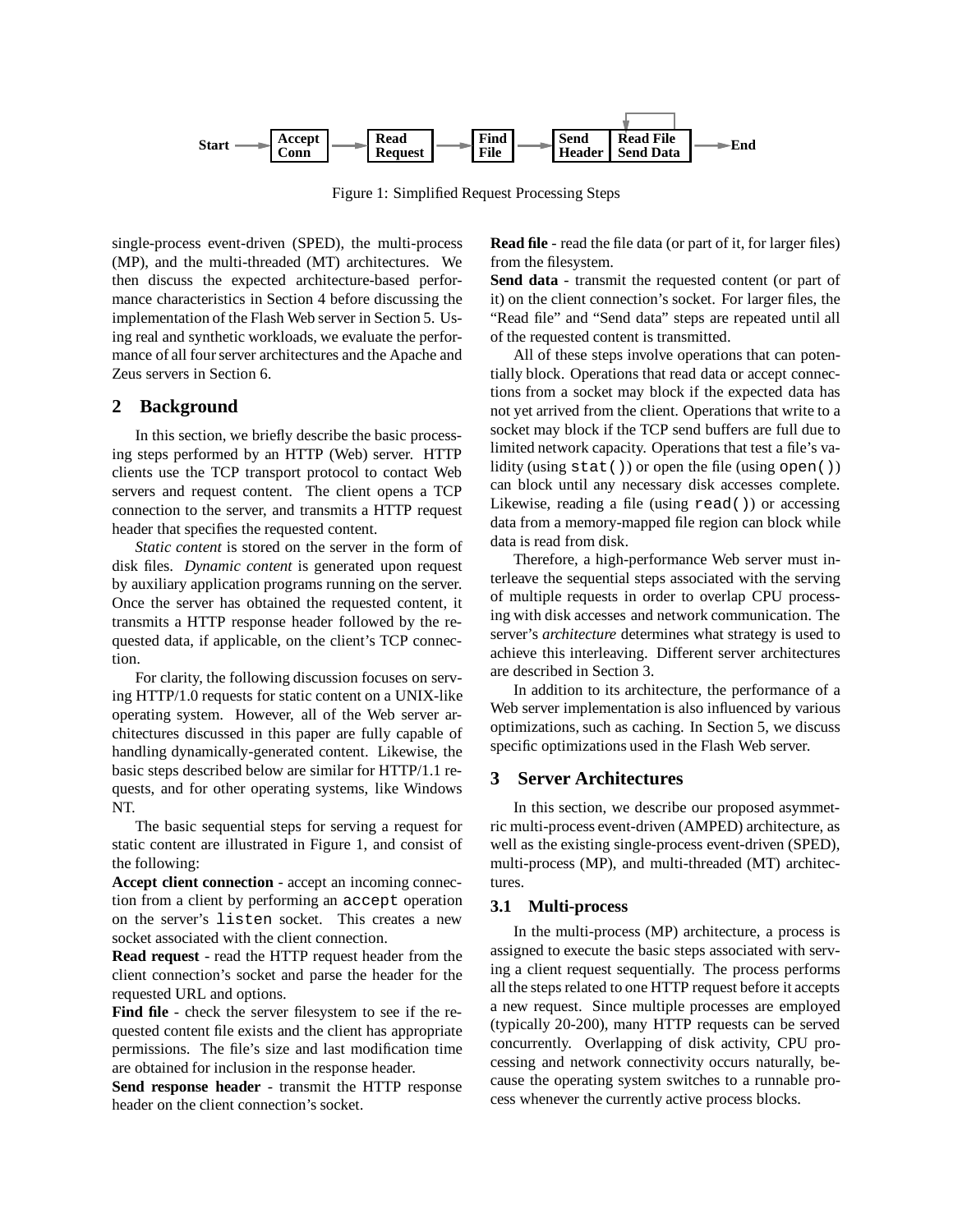

Figure 2: Multi-Process - In the MP model, each server process handles one request at a time. Processes execute the processing stages sequentially.



Figure 3: Multi-Threaded - The MT model uses a single address space with multiple concurrent threads of execution. Each thread handles a request.

Since each process has its own private address space, no synchronization is necessary to handle the processing of different HTTP requests<sup>2</sup>. However, it may be more difficult to perform optimizations in this architecture that rely on global information, such as a shared cache of valid URLs. Figure 2 illustrates the MP architecture.

#### **3.2 Multi-threaded**

Multi-threaded (MT) servers, depicted in Figure 3, employ multiple independent threads of control operating within a single shared address space. Each thread performs all the steps associated with one HTTP request before accepting a new request, similar to the MP model's use of a process.

The primary difference between the MP and the MT architecture, however, is that all threads can share global variables. The use of a single shared address space lends itself easily to optimizations that rely on shared state. However, the threads must use some form of synchronization to control access to the shared data.

The MT model requires that the operating system provides support for kernel threads. That is, when one thread blocks on an I/O operation, other runnable threads within the same address space must remain eligible for execution. Some operating systems (e.g., FreeBSD 2.2.6) provide only user-level thread libraries without kernel support. Such systems cannot effectively support MT servers.

#### **3.3 Single-process event-driven**

The single-process event-driven (SPED) architecture uses a single event-driven server process to perform concurrent processing of multiple HTTP requests. The server uses non-blocking systems calls to perform asynchronous I/O operations. An operation like the BSD UNIX select or the System V poll is used to check for I/O operations that have completed. Figure 4 depicts the SPED architecture.

A SPED server can be thought of as a state machine that performs one basic step associated with the serving of an HTTP request at a time, thus interleaving the processing steps associated with many HTTP requests. In each iteration, the server performs a select to check for completed I/O events (new connection arrivals, completed file operations, client sockets that have received data or have space in their send buffers.) When an I/O event is ready, it completes the corresponding basic step and initiates the next step associated with the HTTP request, if appropriate.

In principle, a SPED server is able to overlap the CPU, disk and network operations associated with the serving of many HTTP requests, in the context of a single process and a single thread of control. As a result, the overheads of context switching and thread synchronization in the MP and MT architectures are avoided. However, a problem associated with SPED servers is that many current operating systems do not provide suitable support for asynchronous disk operations.

In these operating systems, non-blocking read and write operations work as expected on network sockets and pipes, but may actually block when used on disk files. As a result, supposedly non-blocking read operations on files may still block the caller while disk I/O is in progress. Both operating systems used in our experiments exhibit this behavior (FreeBSD 2.2.6 and Solaris 2.6). To the best of our knowledge, the same is true for most versions of UNIX.

Many UNIX systems provide alternate APIs that implement true asynchronous disk I/O, but these APIs are generally not integrated with the select operation. This makes it difficult or impossible to simultaneously check for completion of network and disk I/O events in an efficient manner. Moreover, operations such as open and stat on file descriptors may still be blocking.

For these reasons, existing SPED servers do not use these special asynchronous disk interfaces. As a result, file read operations that do not hit in the file cache may cause the main server thread to block, causing some loss in concurrency and performance.

#### **3.4 Asymmetric Multi-Process Event-Driven**

The Asymmetric Multi-Process Event-Driven (AMPED) architecture, illustrated in Figure 5, combines

 $2$ Synchronization is necessary inside the OS to accept incoming connections, since the accept queue is shared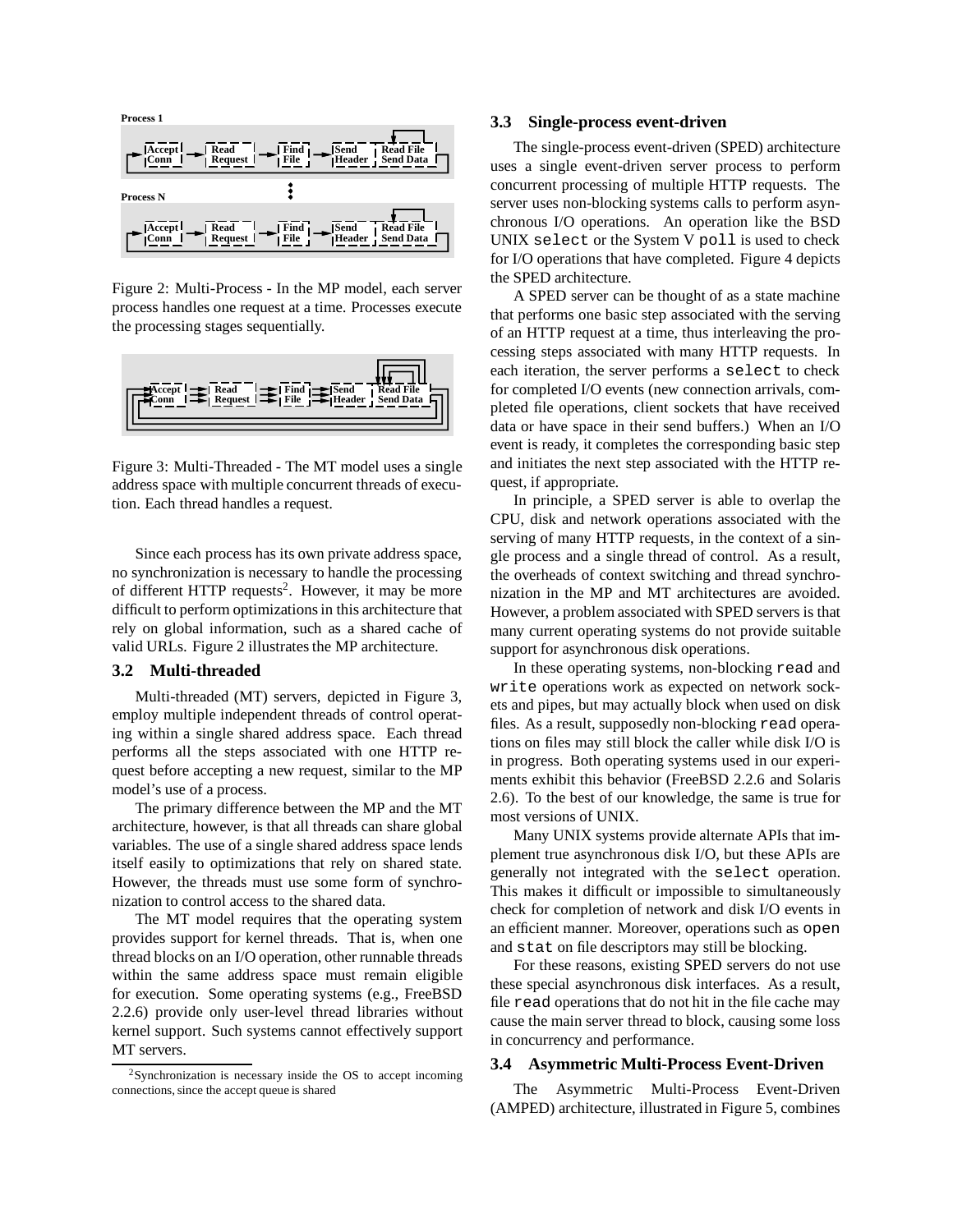

Figure 4: Single Process Event Driven - The SPED model uses a single process to perform all client processing and disk activity in an event-driven manner.

the event-driven approach of the SPED architecture with multiple *helper* processes (or threads) that handle blocking disk I/O operations. By default, the main event-driven process handles all processing steps associated with HTTP requests. When a disk operation is necessary (e.g., because a file is requested that is not likely to be in the main memory file cache), the main server process instructs a *helper* via an inter-process communication (IPC) channel (e.g., a pipe) to perform the potentially blocking operation. Once the operation completes, the helper returns a notification via IPC; the main server process learns of this event like any other I/O completion event via select.

The AMPED architecture strives to preserve the efficiency of the SPED architecture on operations other than disk reads, but avoids the performance problems suffered by SPED due to inappropriate support for asynchronous disk reads in many operating systems. AMPED achieves this using only support that is widely available in modern operating systems.

In a UNIX system, AMPED uses the standard nonblocking read, write, and accept system calls on sockets and pipes, and the select system call to test for I/O completion. The mmap operation is used to access data from the filesystem and the mincore operation is used to check if a file is in main memory.

Note that the helpers can be implemented either as kernel threads within the main server process or as separate processes. Even when helpers are implemented as separate processes, the use of mmap allows the helpers to initiate the reading of a file from disk without introducing additional data copying. In this case, both the main server process and the helper mmap a requested file. The helper touches all the pages in its memory mapping. Once finished, it notifies the main server process that it is now safe to transmit the file without the risk of blocking.

## **4 Design comparison**

In this section, we present a qualitative comparison of the performance characteristics and possible optimizations in the various Web server architectures presented in the previous section.



Figure 5: Asymmetric Multi-Process Event Driven - The AMPED model uses a single process for event-driven request processing, but has other helper processes to handle some disk operations.

#### **4.1 Performance characteristics**

**Disk operations** - The cost of handling disk activity varies between the architectures based on what, if any, circumstances cause all request processing to stop while a disk operation is in progress. In the MP and MT models, only the process or thread that causes the disk activity is blocked. In AMPED, the helper processes are used to perform the blocking disk actions, so while they are blocked, the server process is still available to handle other requests. The extra cost in the AMPED model is due to the inter-process communication between the server and the helpers. In SPED, one process handles all client interaction as well as disk activity, so all user-level processing stops whenever any request requires disk activity.

**Memory effects** - The server's memory consumption affects the space available for the filesystem cache. The SPED architecture has small memory requirements, since it has only one process and one stack. When compared to SPED, the MT model incurs some additional memory consumption and kernel resources, proportional to the number of threads employed (i.e., the maximal number of concurrently served HTTP requests). AMPED's helper processes cause additional overhead, but the helpers have small application-level memory demands and a helper is needed only per concurrent disk operation, not for each concurrently served HTTP request. The MP model incurs the cost of a separate process per concurrently served HTTP request, which has substantial memory and kernel overheads.

**Disk utilization** - The number of concurrent disk requests that a server can generate affects whether it can benefit from multiple disks and disk head scheduling. The MP/MT models can cause one disk request per process/thread, while the AMPED model can generate one request per helper. In contrast, since all user-level processing stops in the SPED architecture whenever it accesses the disk, it can only generate one disk request at a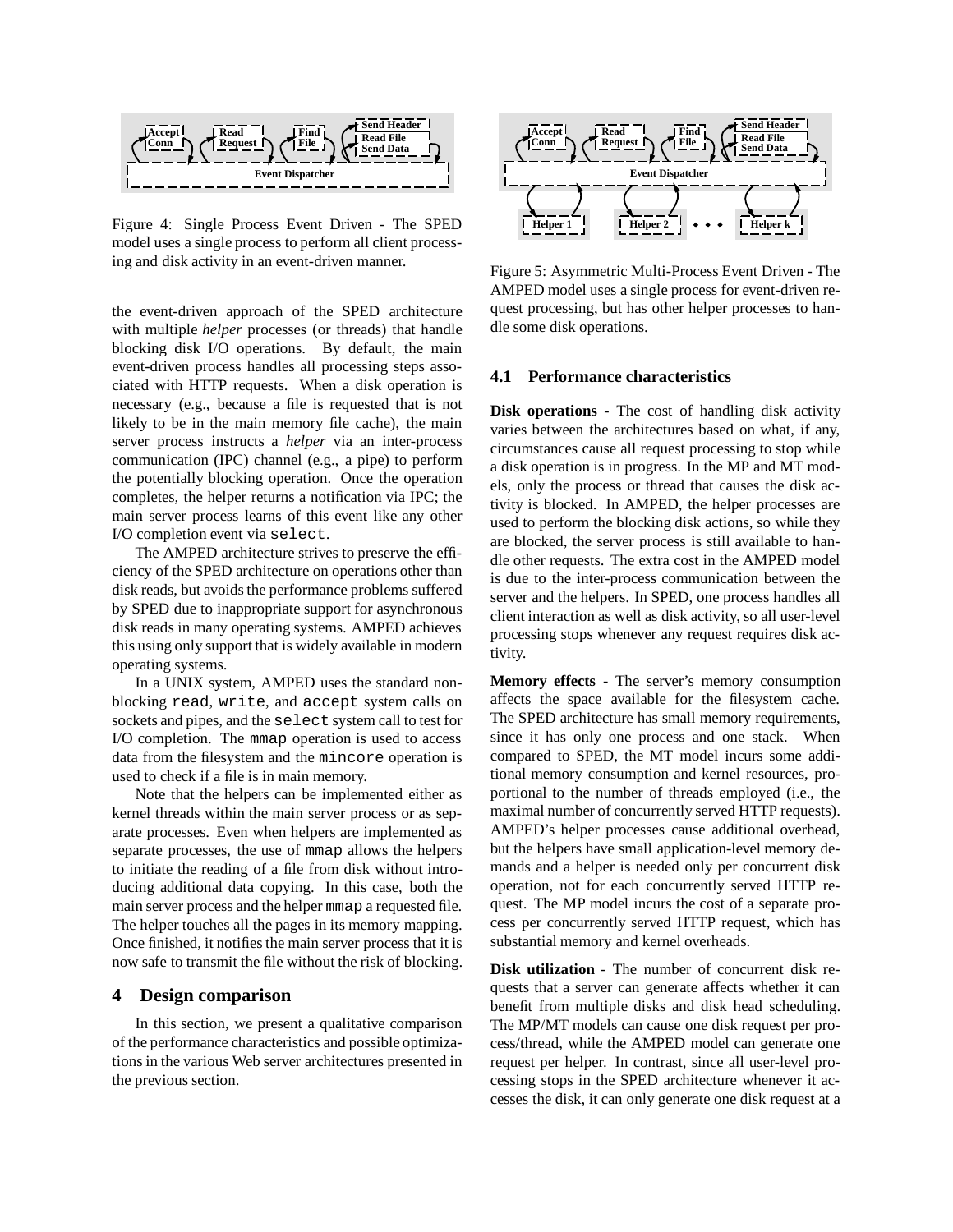time. As a result, it cannot benefit from multiple disks or disk head scheduling.

## **4.2 Cost/Benefits of optimizations & features**

The server architecture also impacts the feasibility and profitability of certain types of Web server optimizations and features. We compare the tradeoffs necessary in the various architectures from a qualitative standpoint.

**Information gathering** - Web servers use information about recent requests for accounting purposes and to improve performance, but the cost of gathering this information across all connections varies in the different models. In the MP model, some form of interprocess communication must be used to consolidate data. The MT model either requires maintaining per-thread statistics and periodic consolidation or fine-grained synchronization on global variables. The SPED and AMPED architectures simplify information gathering since all requests are processed in a centralized fashion, eliminating the need for synchronization or interprocess communications when using shared state.

**Application-level Caching** - Web servers can employ application-level caching to reduce computation by using memory to store previous results, such as response headers and file mappings for frequently requested content. However, the cache memory competes with the filesystem cache for physical memory, so this technique must be applied carefully. In the MP model, each process may have its own cache in order to reduce interprocess communication and synchronization. The multiple caches increase the number of compulsory misses and they lead to less efficient use of memory. The MT model uses a single cache, but the data accesses/updates must be coordinated through synchronization mechanisms to avoid race conditions. Both AMPED and SPED can use a single cache without synchronization.

**Long-lived connections** - Long-lived connections occur in Web servers due to clients with slow links (such as modems), or through persistent connections in HTTP 1.1. In both cases, some server-side resources are committed for the duration of the connection. The cost of long-lived connections on the server depends on the resource being occupied. In AMPED and SPED, this cost is a file descriptor, application-level connection information, and some kernel state for the connection. The MT and MP models add the overhead of an extra thread or process, respectively, for each connection.

#### **5 Flash implementation**

The Flash Web server is a high-performance implementation of the AMPED architecture that uses aggressive caching and other techniques to maximize its performance. In this section, we describe the implementation of the Flash Web server and some of the optimization techniques used.

## **5.1 Overview**

The Flash Web server implements the AMPED architecture described in Section 3. It uses a single nonblocking server process assisted by helper processes. The server process is responsible for all interaction with clients and CGI applications [26], as well as control of the helper processes. The helper processes are responsible for performing all of the actions that may result in synchronous disk activity. Separate processes were chosen instead of kernel threads to implement the helpers, in order to ensure portability of Flash to operating systems that do not (yet) support kernel threads, such as FreeBSD 2.2.6.

The server is divided into modules that perform the various request processing steps mentioned in Section 2 and modules that handle various caching functions. Three types of caches are maintained: filename translations, response headers, and file mappings. These caches and their function are explained below.

The helper processes are responsible for performing pathname translations and for bringing disk blocks into memory. These processes are dynamically spawned by the server process and are kept in reserve when not active. Each process operates synchronously, waiting on the server for new requests and handling only one request at a time. To minimize interprocess communication, helpers only return a completion notification to the server, rather than sending any file content they may have loaded from disk.

#### **5.2 Pathname Translation Caching**

The pathname translation cache maintains a list of mappings between requested filenames (e.g., "/˜bob") and actual files on disk (e.g., /home/users/bob/public html/index.html). This cache allows Flash to avoid using the pathname translation helpers for every incoming request. It reduces the processing needed for pathname translations, and it reduces the number of translation helpers needed by the server. As a result, the memory spent on the cache can be recovered by the reduction in memory used by helper processes.

## **5.3 Response Header Caching**

HTTP servers prepend file data with a response header containing information about the file and the server, and this information can be cached and reused when the same files are repeatedly requested. Since the response header is tied to the underlying file, this cache does not need its own invalidation mechanism. Instead, when the mapping cache detects that a cached file has changed, the corresponding response header is regenerated.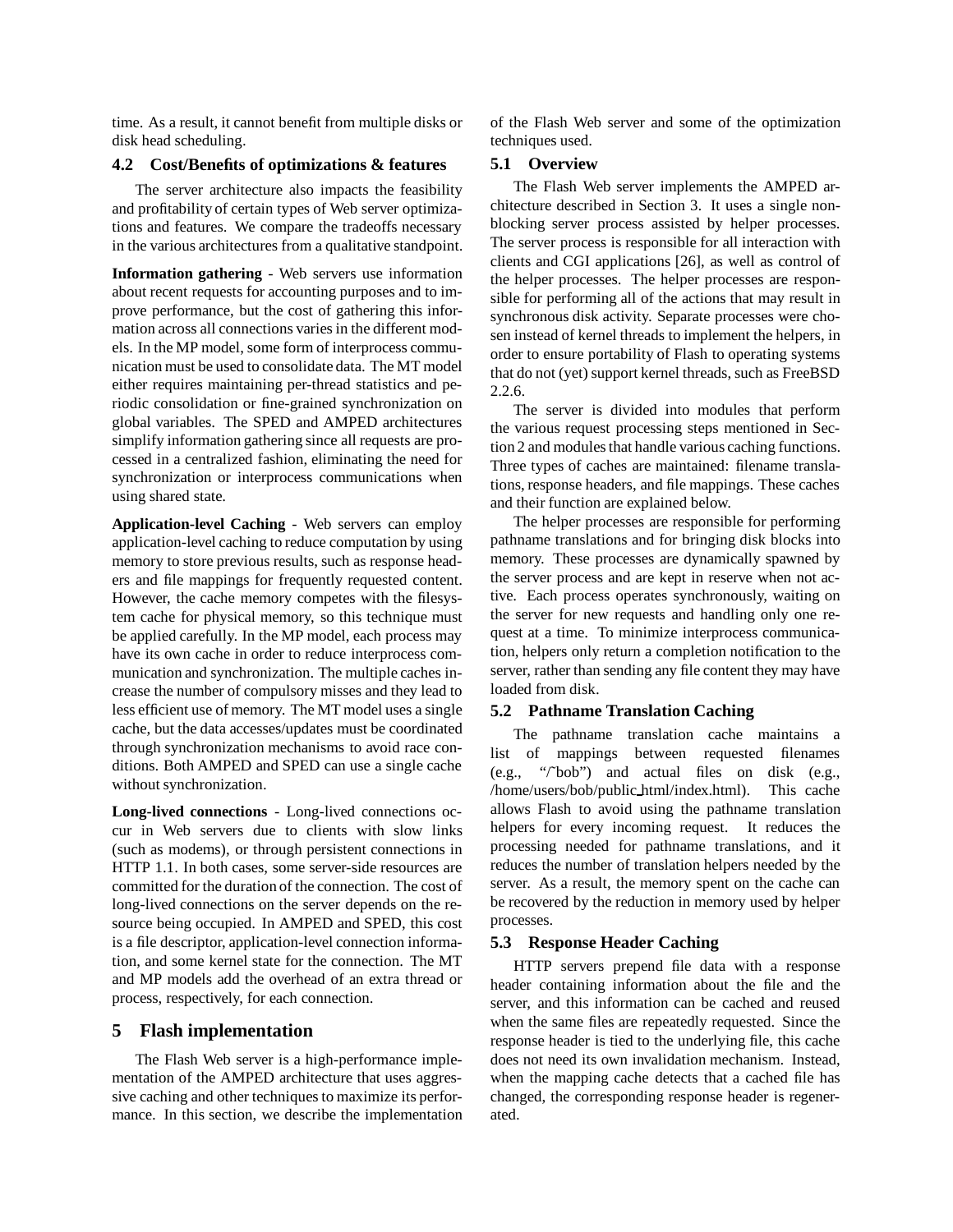#### **5.4 Mapped Files**

Flash retains a cache of memory-mapped files to reduce the number of map/unmap operations necessary for request processing. Memory-mapped files provide a convenient mechanism to avoid extra data copying and double-buffering, but they require extra system calls to create and remove the mappings. Mappings for frequently-requested files can be kept and reused, but unused mappings can increase kernel bookkeeping and degrade performance.

The mapping cache operates on "chunks" of files and lazily unmaps them when too much data has been mapped. Small files occupy one chunk each, while large files are split into multiple chunks. Inactive chunks are maintained in an LRU free list, and are unmapped when this list grows too large. We use LRU to approximate the "clock" page replacement algorithm used in many operating systems, with the goal of mapping only what is likely to be in memory. All mapped file pages are tested for memory residency via mincore() before use.

### **5.5 Byte Position Alignment**

The writev() system call allows applications to send multiple discontiguous memory regions in one operation. High-performance Web servers use it to send response headers followed by file data. However, its use can cause misaligned data copying within the operating system, degrading performance. The extra cost for misaligned data is proportional to the amount of data being copied.

The problem arises when the OS networking code copies the various memory regions specified in a writev operation into a contiguous kernel buffer. If the size of the HTTP response header stored in the first region has a length that is not a multiple of the machine's word size, then the copying of all subsequent regions is misaligned.

Flash avoids this problem by aligning all response headers on 32-byte boundaries and padding their lengths to be a multiple of 32 bytes. It adds characters to variable length fields in the HTTP response header (e.g., the server name) to do the padding. The choice of 32 bytes rather than word-alignment is to target systems with 32 byte cache lines, as some systems may be optimized for copying on cache boundaries.

#### **5.6 Dynamic Content Generation**

The Flash Web server handles the serving of dynamic data using mechanisms similar to those used in other Web servers. When a request arrives for a dynamic document, the server forwards the request to the corresponding auxiliary (CGI-bin) application process that generates the content via a pipe. If a process does not currently exist, the server creates (e.g., forks) it.

The resulting data is transmitted by the server just like static content, except that the data is read from a descriptor associated with the CGI process' pipe, rather than a file. The server process allows the CGI application process to be persistent, amortizing the cost of creating the application over multiple requests. This is similar to the FastCGI [27] interface and it provides similar benefits. Since the CGI applications run in separate processes from the server, they can block for disk activity or other reasons and perform arbitrarily long computations without affecting the server.

#### **5.7 Memory Residency Testing**

Flash uses the mincore() system call, which is available in most modern UNIX systems, to determine if mapped file pages are memory resident. In operating systems that don't support this operation but provide the mlock() system call to lock memory pages (e.g., Compaq's Tru64 UNIX, formerly Digital Unix), Flash could use the latter to control its file cache management, eliminating the need for memory residency testing.

Should no suitable operations be available in a given operating system to control the file cache or test for memory residency, it may be possible to use a feedback-based heuristic to minimize blocking on disk I/O. Here, Flash could run the clock algorithm to predict which cached file pages are memory resident. The prediction can adapt to changes in the amount of memory available to the file cache by using continuous feedback from performance counters that keep track of page faults and/or associated disk accesses.

### **6 Performance Evaluation**

In this section, we present experimental results that compare the performance of the different Web server architectures presented in Section 3 on real workloads. Furthermore, we present comparative performance results for Flash and two state-of-the-art Web servers, Apache [1] and Zeus [32], on synthetic and real workloads. Finally, we present results that quantify the performance impact of the various performance optimizations included in Flash.

To enable a meaningful comparison of different architectures by eliminating variations stemming from implementation differences, the same Flash code base is used to build four servers, based on the AMPED (Flash), MT (Flash-MT), MP (Flash-MP), and SPED (Flash-SPED) architectures. These four servers represent all the architectures discussed in this paper, and they were developed by replacing Flash's event/helper dispatch mechanism with the suitable counterparts in the other architectures. In all other respects, however, they are identical to the standard, AMPED-based version of Flash and use the same techniques and optimizations.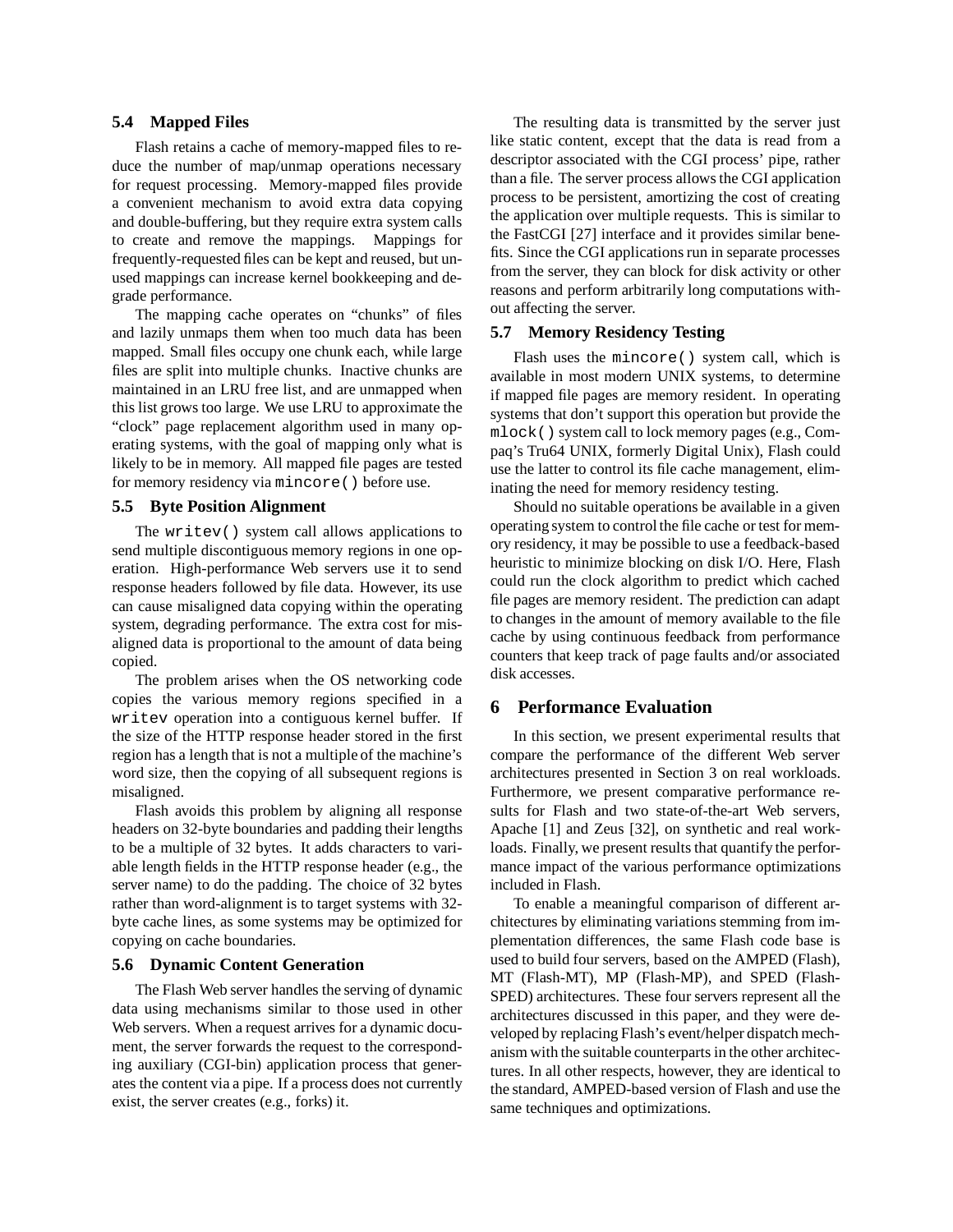In addition, we compare these servers with two widely-used production Web servers, Zeus v1.30 (a highperformance server using the SPED architecture), and Apache v1.3.1 (based on the MP architecture), to provide points of reference.

In our tests, the Flash-MP and Apache servers use 32 server processes and Flash-MT uses 64 threads. Zeus was configured as a single process for the experiments using synthetic workloads, and in a two-process configuration advised by Zeus for the real workload tests. Since the SPED-based Zeus can block on disk I/O, using multiple server processes can yield some performance improvements even on a uniprocessor platform, since it allows the overlapping of computation and disk I/O.

Both Flash-MT and Flash use a memory-mapped file cache with a 128 MB limit and a pathname cache limit of 6000 entries. Each Flash-MP process has a mapped file cache limit of 4 MB and a pathname cache of 200 entries. Note that the caches in an MP server have to be configured smaller, since they are replicated in each process.

The experiments were performed with the servers running on two different operating systems, Solaris 2.6 and FreeBSD 2.2.6. All tests use the same server hardware, based on a 333 MHz Pentium II CPU with 128 MB of memory and multiple 100 Mbit/s Ethernet interfaces. A switched Fast Ethernet connects the server machine to the client machines that generate the workload. Our client software is an event-driven program that simulates multiple HTTP clients [3]. Each simulated HTTP client makes HTTP requests as fast as the server can handle them.

#### **6.1 Synthetic Workload**

In the first experiment, a set of clients repeatedly request the same file, where the file size is varied in each test. The simplicity of the workload in this test allows the servers to perform at their highest capacity, since the requested file is cached in the server's main memory. The results are shown in Figures 6 (Solaris) and 7 (FreeBSD). The left-hand side graphs plot the servers' total output bandwidth against the requested file size. The connection rate for small files is shown separately on the right.

Results indicate that the choice of architecture has little impact on a server's performance on a trivial, cached workload. In addition, the Flash variants compare favorably to Zeus, affirming the absolute performance of the Flash-based implementation. The Apache server achieves significantly lower performance on both operating systems and over the entire range of file sizes, most likely the result of the more aggressive optimizations employed in the Flash versions and presumably also in Zeus.

Flash-SPED slightly outperforms Flash because the AMPED model tests the memory-residency of files before sending them. Slight lags in the performance of Flash-MT and Flash-MP are likely due to the extra kernel overhead (context switching, etc.) in these architectures. Zeus' anomalous behavior on FreeBSD for file sizes between 10 and 100 KB appears to stem from the byte alignment problem mentioned in Section 5.5.

All servers enjoy substantially higher performance when run under FreeBSD as opposed to Solaris. The relative performance of the servers is not strongly affected by the operating system.

#### **6.2 Trace-based experiments**

While the single-file test can indicate a server's maximum performance on a cached workload, it gives little indication of its performance on real workloads. In the next experiment, the servers are subjected to a more realistic load. We generate a client request stream by replaying access logs from existing Web servers.

Figure 8 shows the throughput in Mb/sec achieved with various Web servers on two different workloads. The "CS trace" was obtained from the logs of Rice University's Computer Science departmental Web server. The "Owlnet trace" reflects traces obtained from a Rice Web server that provides personal Web pages for approximately 4500 students and staff members. The results were obtained with the Web servers running on Solaris.

The results show that Flash with its AMPED architecture achieves the highest throughput on both workloads. Apache achieves the lowest performance. The comparison with Flash-MP shows that this is only in part the result of its MP architecture, and mostly due to its lack of aggressive optimizations like those used in Flash.

The Owlnet trace has a smaller dataset size than the CS trace, and it therefore achieves better cache locality in the server. As a result, Flash-SPED's relative performance is much better on this trace, while MP performs well on the more disk-intensive CS trace. Even though the Owlnet trace has high locality, its average transfer size is smaller than the CS trace, resulting in roughly comparable bandwidth numbers.

A second experiment evaluates server performance under realistic workloads with a range of dataset sizes (and therefore working set sizes). To generate an input stream with a given dataset size, we use the access logs from Rice's ECE departmental Web server and truncate them as appropriate to achieve a given dataset size. The clients then replay this truncated log as a loop to generate requests. In both experiments, two client machines with 32 clients each are used to generate the workload.

Figures 9 (BSD) and 10 (Solaris) shows the performance, measured as the total output bandwidth, of the various servers under real workload and various dataset sizes. We report output bandwidth instead of request/sec in this experiment, because truncating the logs at different points to vary the dataset size also changes the size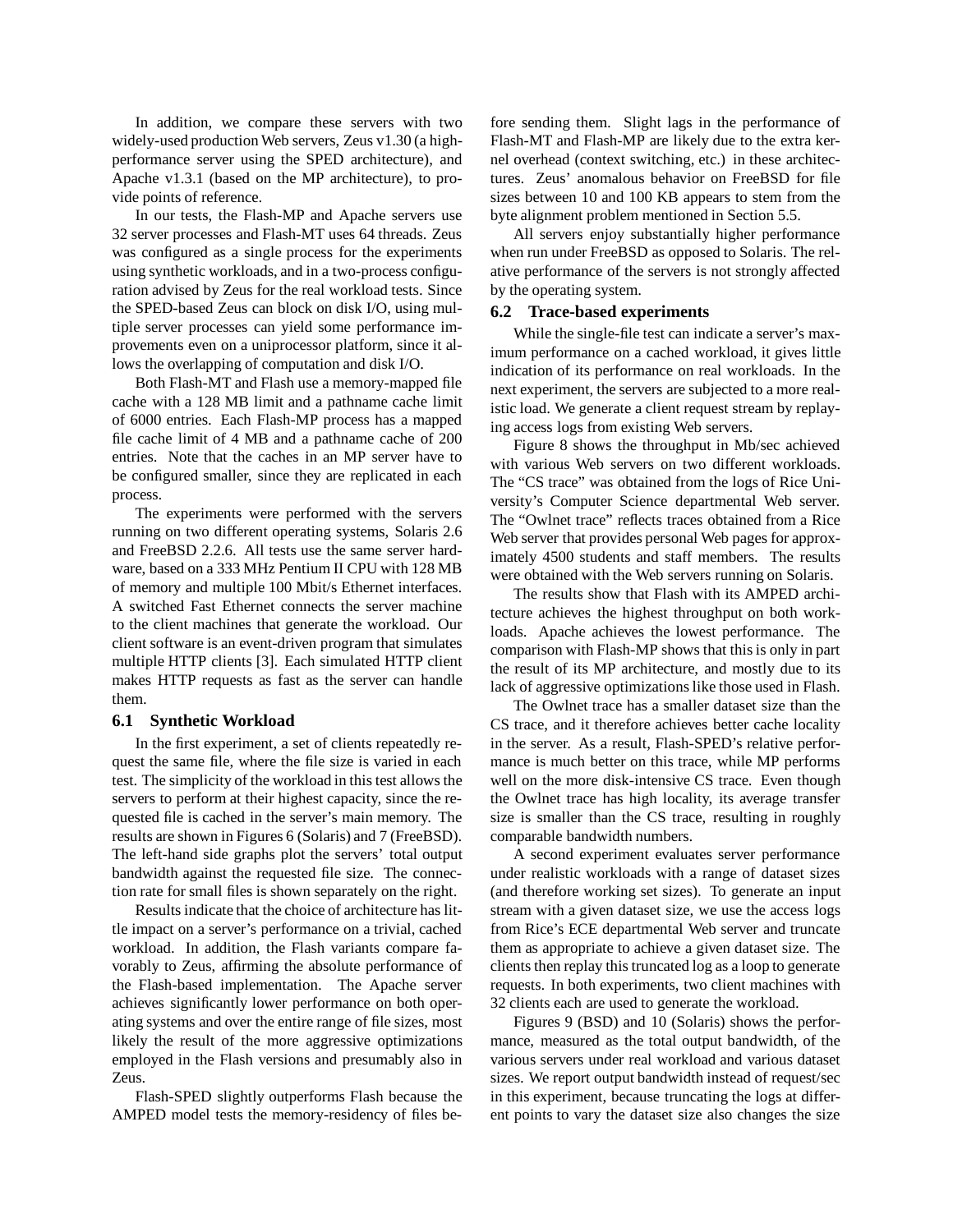

Figure 6: Solaris single file test — On this trivial test, server architecture seems to have little impact on performance. The aggressive optimizations in Flash and Zeus cause them to outperform Apache.



Figure 7: FreeBSD single file test — The higher network performance of FreeBSD magnifies the difference between Apache and the rest when compared to Solaris. The shape of the Zeus curve between 10 kBytes and 100 kBytes is likely due to the byte alignment problem mentioned in Section 5.5.

distribution of requested content. This causes fluctuations in the throughput in requests/sec, but the output bandwidth is less sensitive to this effect.

The performance of all the servers declines as the dataset size increases, and there is a significant drop at the point when the working set size (which is related to the dataset size) exceeds the server's effective main memory cache size. Beyond this point, the servers are essentially disk bound. Several observation can be made based on these results:

- Flash is very competitive with Flash-SPED on cached workloads, and at the same time exceeds or meets the performance of the MP servers on disk-bound workloads. This confirms that Flash with its AMPED architecture is able to combine the best of other architectures across a wide range of workloads. This goal was central to the design of the AMPED architecture.
- The slight performance difference between Flash and Flash-SPED on the cached workloads reflects

the overhead of checking for cache residency of requested content in Flash. Since the data is already in memory, this test causes unnecessary overhead on cached workloads.

- The SPED architecture performs well for cached workloads but its performance deteriorates quickly as disk activity increases. This confirms our earlier reasoning about the performance tradeoffs associated with this architecture. The same behavior can be seen in the SPED-based Zeus' performance, although its absolute performance falls short of the various Flash-derived servers.
- The performance of Flash MP server falls significantly short of that achieved with the other architectures on cached workloads. This is likely the result of the smaller user-level caches used in Flash-MP as compared to the other Flash versions.
- The choice of an operating system has a significant impact on Web server performance. Perfor-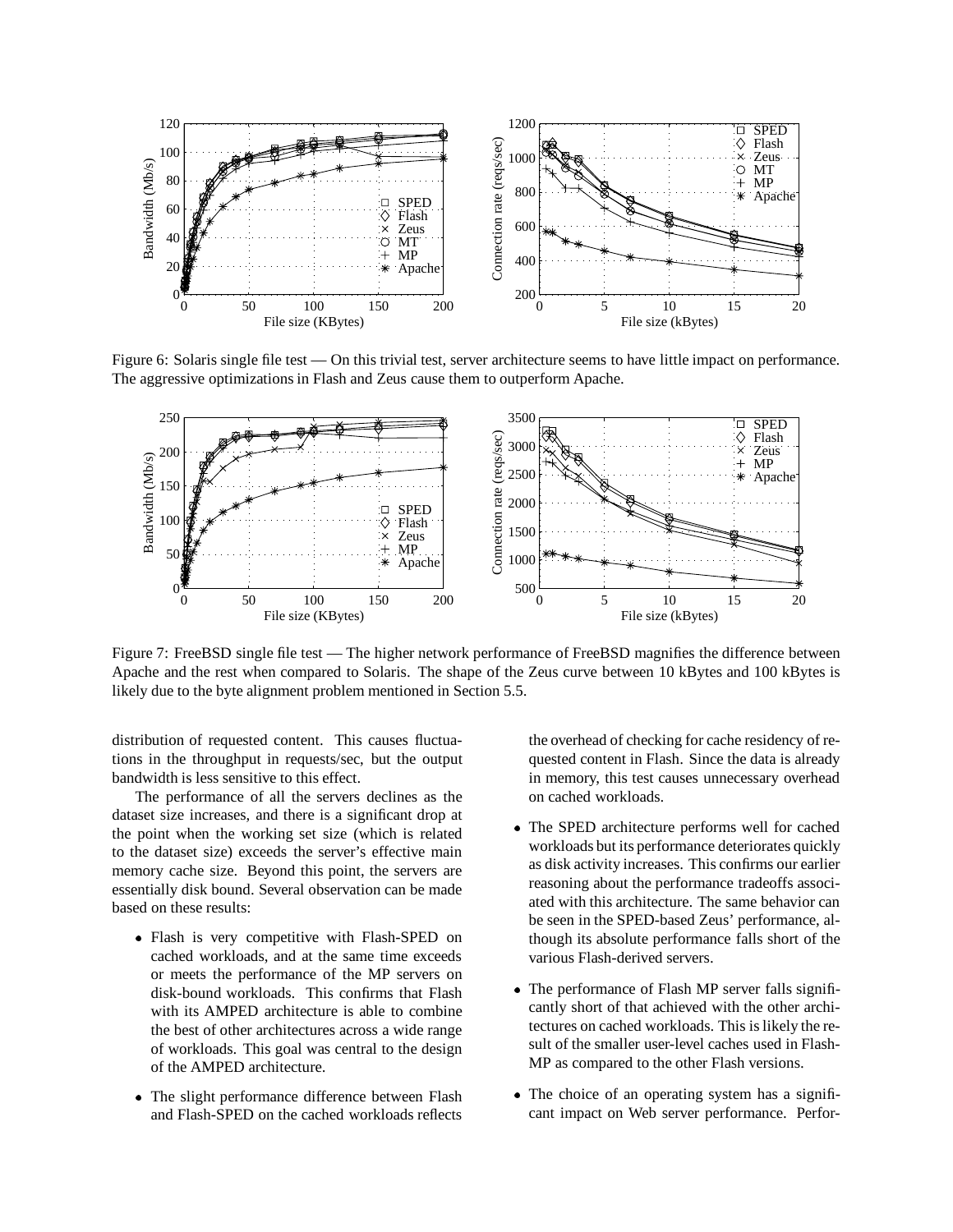

Figure 8: Performance on Rice Server Traces/Solaris



Figure 9: FreeBSD Real Workload - The SPED architecture is ideally suited for cached workloads, and when the working set fits in cache, Flash mimics Flash-SPED. However, Flash-SPED's performance drops drastically when operating on disk-bound workloads.

mance results obtained on Solaris are up to 50% lower than those obtained on FreeBSD. The operating system also has some impact on the relative performance of the various Web servers and architectures, but the trends are less clear.

- Flash achieves higher throughput on disk-bound workloads because it can be more memoryefficient and causes less context switching than MP servers. Flash only needs enough helper processes to keep the disk busy, rather than needing a process per connection. Additionally, the helper processes require little application-level memory. The combination of fewer total processes and small helper processes reduces memory consumption, leaving extra memory for the filesystem cache.
- The performance of Zeus on FreeBSD appears to

drop only after the data set exceeds 100 MB, while the other servers drop earlier. We believe this phenomenon is related to Zeus's request-handling, which appears to give priority to requests for small documents. Under full load, this tends to starve requests for large documents and thus causes the server to process a somewhat smaller effective working set. The overall lower performance under Solaris appears to mask this effect on that OS.

 As explained above, Zeus uses a two-process configuration in this experiment, as advised by the vendor. It should be noted that this gives Zeus a slight advantage over the single-process Flash-SPED, since one process can continue to serve requests while the other is blocked on disk I/O.

Results for the Flash-MT servers could not be provided for FreeBSD 2.2.6, because that system lacks support for kernel threads.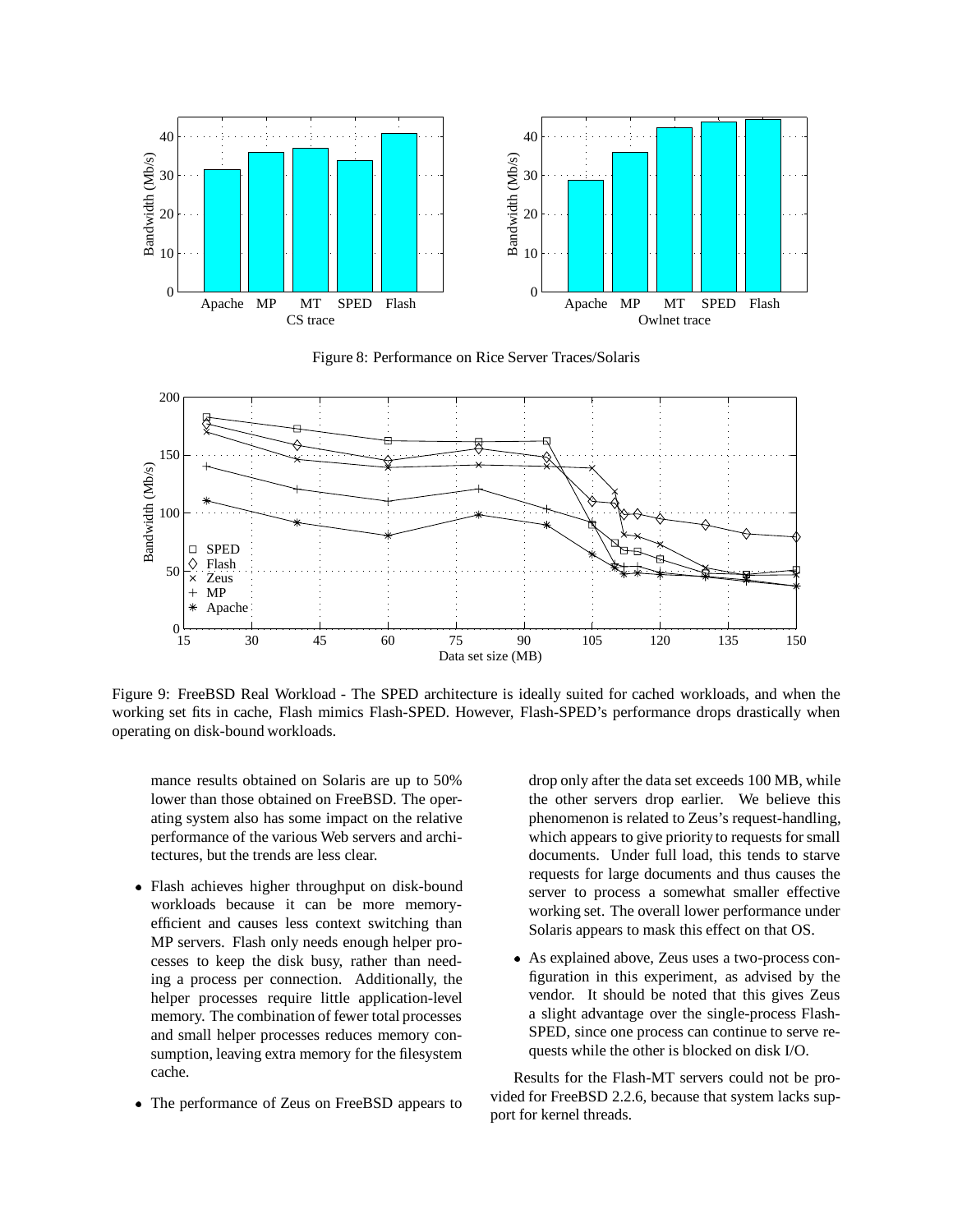

Figure 10: Solaris Real Workload - The Flash-MT server has comparable performance to Flash for both in-core and disk-bound workloads. This result was achieved by carefully minimizing lock contention, adding complexity to the code. Without this effort, the disk-bound results otherwise resembled Flash-SPED.

#### **6.3 Flash Performance Breakdown**



Figure 11: Flash Performance Breakdown - Without optimizations, Flash's small-file performance would drop in half. The eight lines show the effect of various combinations of the caching optimizations.

The next experiment focuses on the Flash server and measures the contribution of its various optimizations on the achieved throughput. The configuration is identical to the single file test on FreeBSD, where clients repeatedly request a cached document of a given size. Figure 11 shows the throughput obtained by various versions of Flash with all combinations of the three main optimizations (pathname translation caching, mapped file caching, and response header caching).

The results show that each of the optimizations has a significant impact on server throughput for cached content, with pathname translation caching providing the largest benefit. Since each of the optimization avoids a per-request cost, the impact is strongest on requests for small documents.

#### **6.4 Performance under WAN conditions**



Figure 12: Adding clients - The low per-client overheads of the MT, SPED and AMPED models cause stable performance when adding clients. Multiple applicationlevel caches and per-process overheads cause the MP model's performance to drop.

Web server benchmarking in a LAN environment fails to evaluate an important aspect of real Web workloads, namely that fact that clients contact the server through a wide-area network. The limited bandwidth and packet losses of a WAN increase the average HTTP connection duration, when compared to LAN environment. As a result, at a given throughput in requests/second, a real server handles a significantly larger number of concurrent connections than a server tested under LAN conditions [24].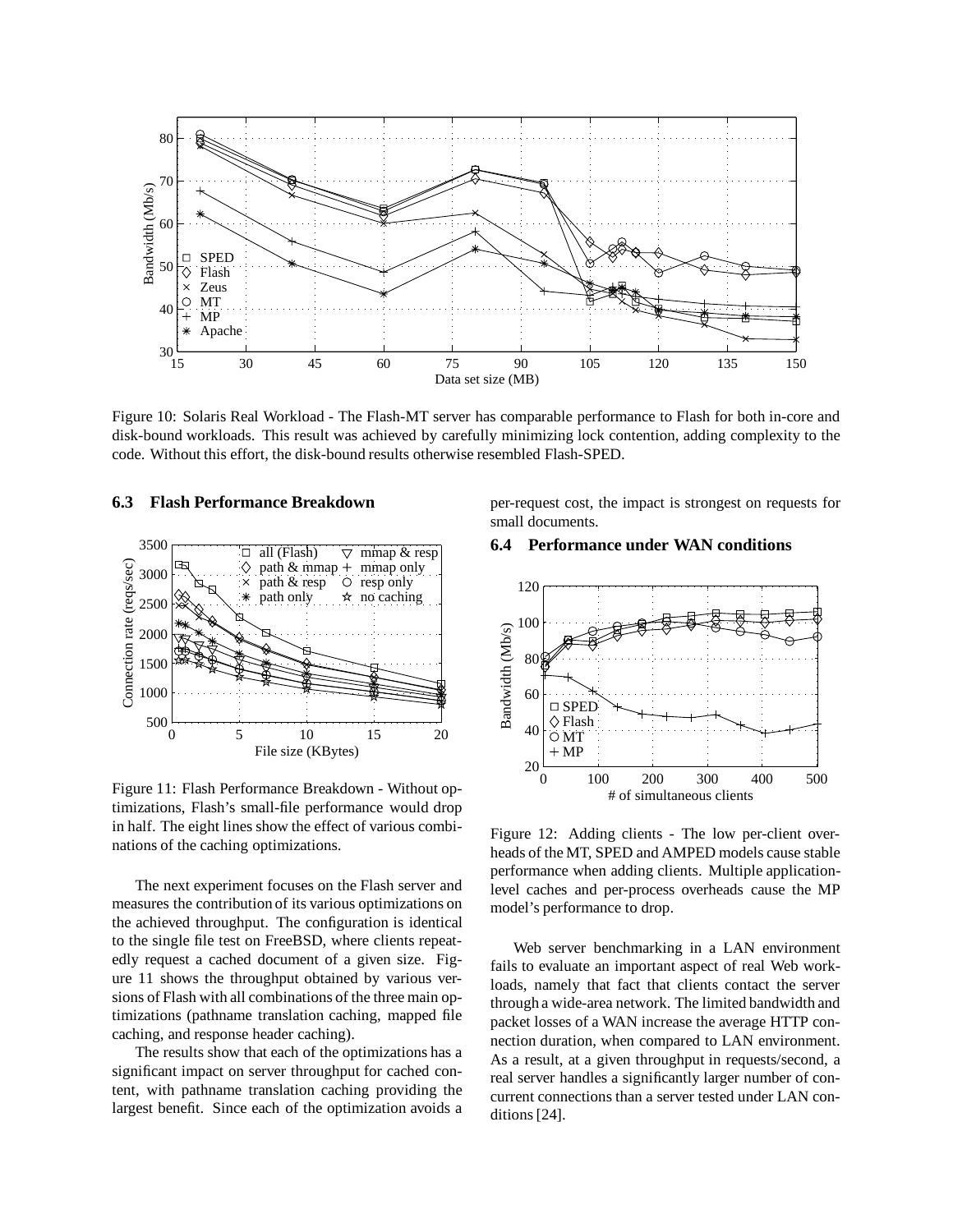The number of concurrent connections can have a significant impact on server performance [4]. Our next experiment measures the impact of the number of concurrent HTTP connections on our various servers. Persistent connections were used to simulate the effect of long-lasting WAN connections in a LAN-based testbed. We replay the ECE logs with a 90MB data set size to expose the performance effects of a limited file cache size. In Figure 12 we see the performance under Solaris as the number of number of simultaneous clients is increased.

The SPED, AMPED and MT servers display an initial rise in performance as the number of concurrent connections increases. This increase is likely due to the added concurrency and various aggregation effects. For instance, a large number of connections increases the average number of completed I/O events reported in each select system call, amortizing the overhead of this operation over a larger number of I/O events.

As the number of concurrent connections exceeds 200, the performance of SPED and AMPED flattens while the MT server suffers a gradual decline in performance. This decline is related to the per-thread switching and space overhead of the MT architecture. The MP model suffers from additional per-process overhead, which results in a significant decline in performance as the number of concurrent connections increases.

## **7 Related Work**

James Hu et al. [17] perform an analysis of Web server optimizations. They consider two different architectures, the multi-threaded architecture and one that employs a pool of threads, and evaluate their performance on UNIX systems as well as Windows NT using the WebStone benchmark.

Various researchers have analyzed the processing costs of the different steps of HTTP request serving and have proposed improvements. Nahum et al. [25] compare existing high-performance approaches with new socket APIs and evaluate their work on both single-file tests and other benchmarks. Yiming Hu et al. [18] extensively analyze an earlier version of Apache and implement a number of optimizations, improving performance especially for smaller requests. Yates et al. [31] measure the demands a server places on the operating system for various workloads types and service rates. Banga et al. [5] examine operating system support for event-driven servers and propose new APIs to remove bottlenecks observed with large numbers of concurrent connections.

The Flash server and its AMPED architecture bear some resemblance to Thoth [9], a portable operating system and environment built using "multi-process structuring." This model of programming uses groups of processes called "teams" which cooperate by passing messages to indicate activity. Parallelism and asynchronous operation can be handled by having one process synchronously wait for an activity and then communicate its occurrence to an event-driven server. In this model, Flash's disk helper processes can be seen as waiting for asynchronous events (completion of a disk access) and relaying that information to the main server process.

The Harvest/Squid project [8] also uses the model of an event-driven server combined with helper processes waiting on slow actions. In that case, the server keeps its own DNS cache and uses a set of "dnsserver" processes to perform calls to the gethostbyname() library routine. Since the DNS lookup can cause the library routine to block, only the dnsserver process is affected. Whereas Flash uses the helper mechanism for blocking disk accesses, Harvest attempts to use the select() call to perform non-blocking file accesses. As explained earlier, most UNIX systems do not support this use of select() and falsely indicate that the disk access will not block. Harvest also attempts to reduce the number of disk metadata operations.

Given the impact of disk accesses on Web servers, new caching policies have been proposed in other work. Arlitt et al. [2] propose new caching policies by analyzing server access logs and looking for similarities across servers. Cao et al. [7] introduce the Greedy DualSize caching policy which uses both access frequency and file size in making cache replacement decisions. Other work has also analyzed various aspects of Web server workloads [11, 23].

Data copying within the operating system is a significant cost when processing large files, and several approaches have been proposed to alleviate the problem. Thadani et al. [30] introduce a new API to read and send memory-mapped files without copying. IO-Lite [29] extends the fbufs [14] model to integrate filesystem, networking, interprocess communication, and applicationlevel buffers using a set of uniform interfaces. Engler et al. [20] use low-level interaction between the Cheetah Web server and their exokernel to eliminate copying and streamline small-request handling. The Lava project uses similar techniques in a microkernel environment [22].

Other approaches for increasing Web server performance employ multiple machines. In this area, some work has focused on using multiple server nodes in parallel [6, 10, 13, 16, 19, 28], or sharing memory across machines [12, 15, 21].

#### **8 Conclusion**

This paper presents a new portable high-performance Web server architecture, called asymmetric multiprocess event-driven (AMPED), and describes an implementation of this architecture, the Flash Web server. Flash nearly matches the performance of SPED servers on cached workloads while simultaneously matching or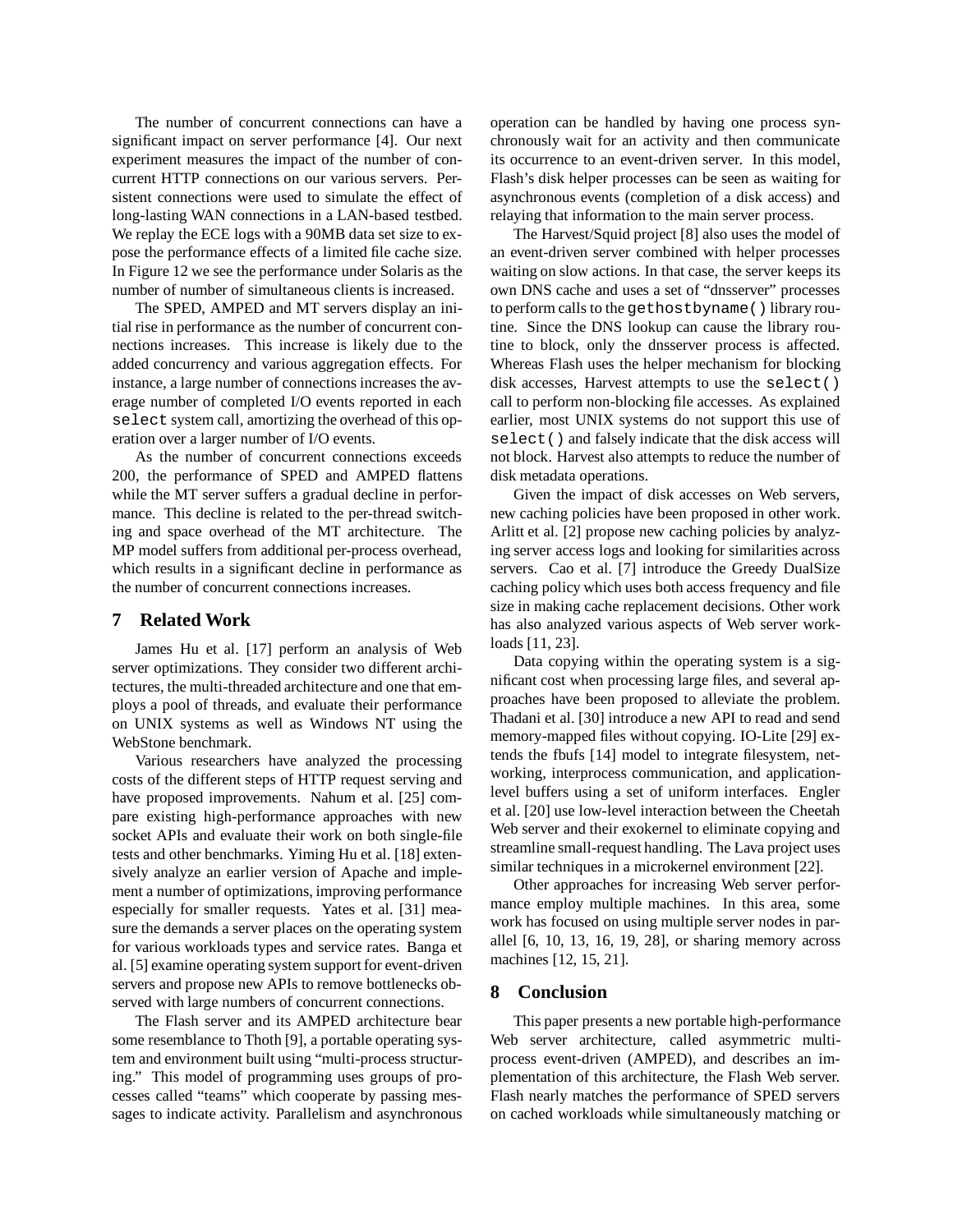exceeding the performance of MP and MT servers on disk-intensive workloads. Moreover, Flash uses only standard APIs available in modern operating systems and is therefore easily portable.

We present results of experiments to evaluate the impact of a Web server's concurrency architecture on its performance. For this purpose, various server architectures were implemented from the same code base. Results show that Flash with its AMPED architecture can nearly match or exceed the performance of other architectures across a wide range of realistic workloads.

Results also show that the Flash server's performance exceeds that of the Zeus Web server by up to 30%, and it exceeds the performance of Apache by up to 50% on real workloads. Finally, we perform experiments to show the contribution of the various optimizations embedded in Flash on its performance.

#### **Acknowledgments**

We are grateful to Erich Nahum, Jeff Mogul, and the anonymous reviewers, whose comments have helped to improve this paper. Thanks to Michael Pearlman for our Solaris testbed configuration. Special thanks to Zeus Technology for use of their server software and Damian Reeves for feedback and technical assistance with it. Thanks to Jef Poskanzer for the thttpd web server, from which Flash derives some infrastructure. This work was supported in part by NSF Grants CCR-9803673, CCR-9503098, MIP-9521386, by Texas TATP Grant 003604, and by an IBM Partnership Award.

## **References**

- [1] Apache. http://www.apache.org
- [2] M. F. Arlitt and C. L. Williamson. Web Server Workload Characterization: The Search for Invariants. In *Proceedings of the ACM SIGMETRICS '96 Conference*, pages 126–137, Philadelphia, PA, Apr. 1996.
- [3] G. Banga and P. Druschel. Measuring the capacity of a Web server. In *Proceedings of the USENIX Symposium on Internet Technologies and Systems (USITS)*, Monterey, CA, Dec. 1997.
- [4] G. Banga and P. Druschel. Measuring the capacity of a Web server under realistic loads. *World Wide Web Journal (Special Issue on World Wide Web Characterization and Performance Evaluation)*, 1999. To appear.
- [5] G. Banga, P. Druschel, and J. C. Mogul. Resource containers: A new facility for resource management in server systems. In *Proc. 3rd USENIX Symp. on Operating Systems Design and Implementation*, Feb. 1999.
- [6] T. Brisco. DNS Support for Load Balancing. RFC 1794, Apr. 1995.
- [7] P. Cao and S. Irani. Cost-aware WWW proxy caching algorithms. In *Proceedings of the USENIX Symposium on Internet Technologies and Systems (USITS)*, Monterey, CA, Dec. 1997.
- [8] A. Chankhunthod, P. B. Danzig, C. Neerdaels, M. F. Schwartz, and K. J. Worrell. A Hierarchical Internet Object Cache. In *Proceedings of the 1996 Usenix Technical Conference*, Jan. 1996.
- [9] D. R. Cheriton. *The Thoth System: Multi-Process Structuring and Portability*. Elsevier Science Publishing Co,. Inc, 1982.
- [10] Cisco Systems Inc. LocalDirector. http://www.cisco.com
- [11] M. Crovella and A. Bestavros. Self-Similarity in World Wide Web Traffic: Evidence and Possible Causes. In *Proceedings of the ACM SIGMETRICS '96 Conference*, pages 160–169, Philadelphia, PA, Apr. 1996.
- [12] M. Dahlin, R. Yang, T. Anderson, and D. Patterson. Cooperative caching: Using remote client memory to improve file system performance. In *Proc. USENIX Symp. on Operating Systems Design and Implementation*, Monterey, CA, Nov. 1994.
- [13] O. P. Damani, P.-Y. E. Chung, Y. Huang, C. Kintala, and Y.-M. Wang. ONE-IP: Techniques for hosting a service on a cluster of machines. *Computer Networks and ISDN Systems*, 29:1019–1027, 1997.
- [14] P. Druschel and L. L. Peterson. Fbufs: A highbandwidth cross-domain transfer facility. In *Proceedings of the Fourteenth ACM Symposium on Operating System Principles*, pages 189–202, Dec. 1993.
- [15] M. J. Feeley, W. E. Morgan, F. H. Pighin, A. R. Karlin, H. M. Levy, and C. A. Thekkath. Implementing global memory management in a workstation cluster. In *Proceedings of the Fifteenth ACM Symposium on Operating System Principles*, Copper Mountain, CO, Dec. 1995.
- [16] A. Fox, S. D. Gribble, Y. Chawathe, E. A. Brewer, and P. Gauthier. Cluster-based scalable network services. In *Proceedings of the Sixteenth ACM Symposium on Operating System Principles*, San Malo, France, Oct. 1997.
- [17] J. C. Hu, I. Pyrali, and D. C. Schmidt. Measuring the impact of event dispatching and concurrency